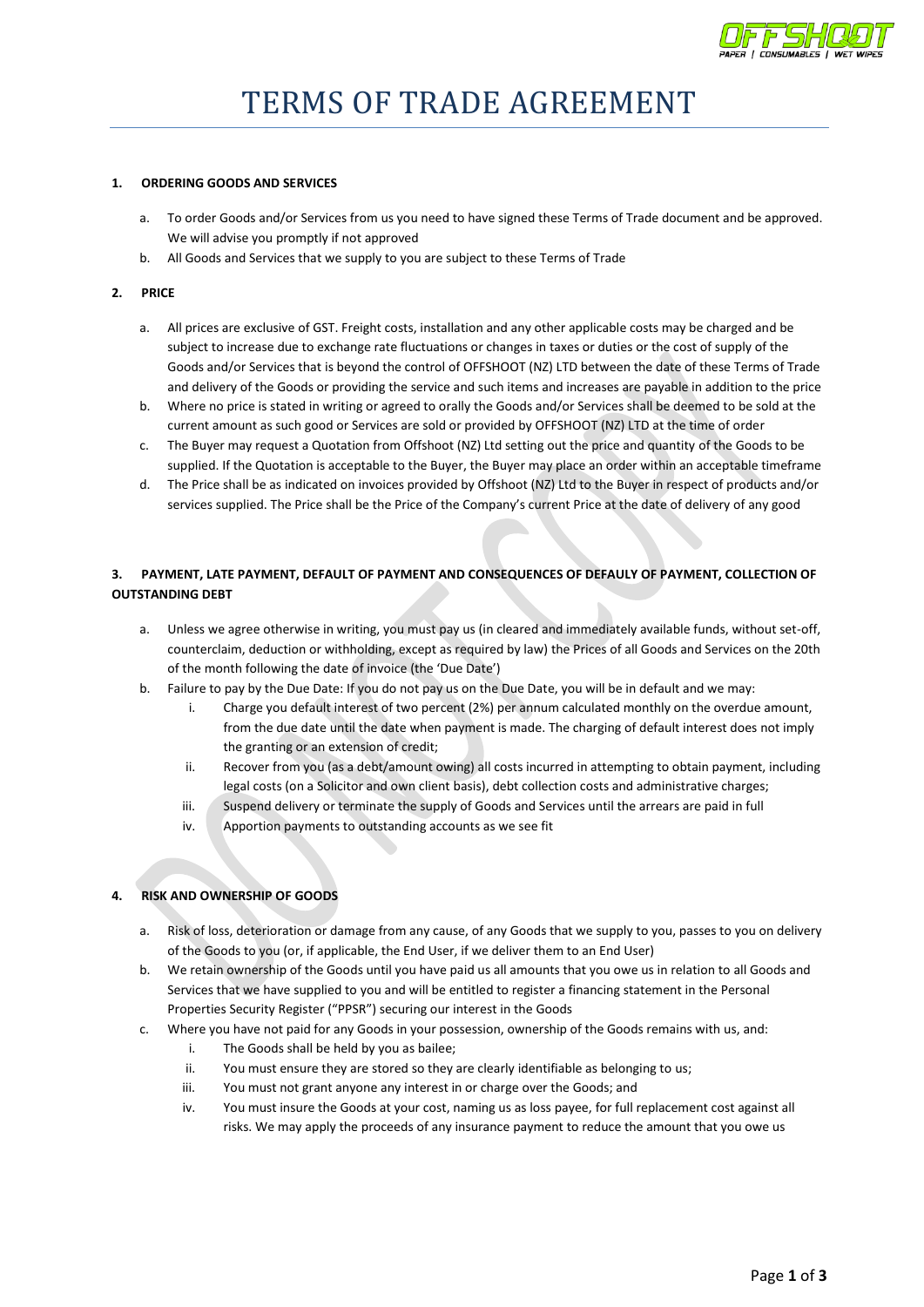

#### **5. RETURNS**

- a. Any claim or dispute whatsoever regarding the quality or quantity of Goods supplied to the Customer must be the subject of written notice to us and must be given before the Goods are cut or subject to any treatment whatsoever by you or any third party. Our liability for any defect in the Goods is limited to the price of those Goods.
- b. We shall then, at our discretion, then issue a Credit or replace the Goods, provided that:
	- i. The written claim is received within 7 working days after delivery of the Goods;
	- ii. The claim must quote the packing slip number and specifically identify the defect;
	- iii. We must have a reasonable opportunity to inspect the Goods;
	- iv. On approval of the claim you will return the Goods to us, freight forward;
	- v. Failure to observe this procedure will result in the Goods being returned to you at your expense and you will have no claim against us of any kind whatsoever
- c. Goods purchased cannot be returned for credit if more than 30 days past the invoice supply date

#### **6. DEFAULT AND TERMINATION**

- a. If we have reasonable grounds to believe that:
	- i. You are in default of these Terms of Trade;
	- ii. You have become insolvent or have ceased or threatened to cease to carry on all or substantially all your business or operations;
	- iii. A receiver or manager has been appointed in respect of any part of the whole of your assets or business; or
	- iv. Any resolution has been passed or proceedings have been commenced to wind you up; or
	- v. You have entered into a formal proposal for compromise with creditors under the Companies Act 1993, We may:
		- a. Not supply you with any more Goods or Services, or defer supplying you with them; and/or
		- b. Treat any Order or Support Plan as having been cancelled or terminated by you; and/or
		- **c.** Demand full payment of any balance of the price still outstanding and any agreement allowing later payment for the Goods shall be null and void

## **7. CONFIDENTIAL INFORMATION**

- a. Each party agrees to always keep the other party's Confidential Material confidential and not to:
	- i. use the Confidential Material for any other purpose other than for the purpose for which it was supplied; or
	- ii. copy or reproduce any of the Confidential Material in any way, except where disclosure is necessary to enable an End User to use Goods or Services under lease, or where the party that owns the Confidential Material has consented to disclosure
- b. On request, each party will ensure that any Confidential Material (including any copies of it) that it possesses or controls (and, where that party is a Lessor, that an End User possesses or controls) and that belongs to other party is returned to that other party.
- c. This clause 7 shall survive the termination of these Terms of Trade

### **8. LIABILITY**

- a. Except as otherwise provided by statute OFFSHOOT (NZ) LTD shall not be liable for:
	- i. Any loss or damage of any kind whatsoever whether suffered or incurred by you or another person whether such loss or damage arises directly or indirectly from Goods or Services or advice, information, recommendations or assistance provided by OFFSHOOT (NZ) LTD to you the customer and without limiting the generality of the foregoing of this clause, OFFSHOOT (NZ) LTD shall not be liable for any consequential loss or damage of any kind including without limitation any financial loss; and
	- ii. Except as provided in these Terms of Trade OFFSHOOT (NZ) LTD shall not be liable in contract, or in tort, or otherwise for any loss, damage, or injury beyond the value of the Goods or Services provided by OFFSHOOT (NZ) LTD to you; and
	- iii. You shall indemnify OFFSHOOT (NZ) LTD against all claims of any kind whatsoever however caused or arising and without limiting the generality of the foregoing of this clause whether caused or arising as a